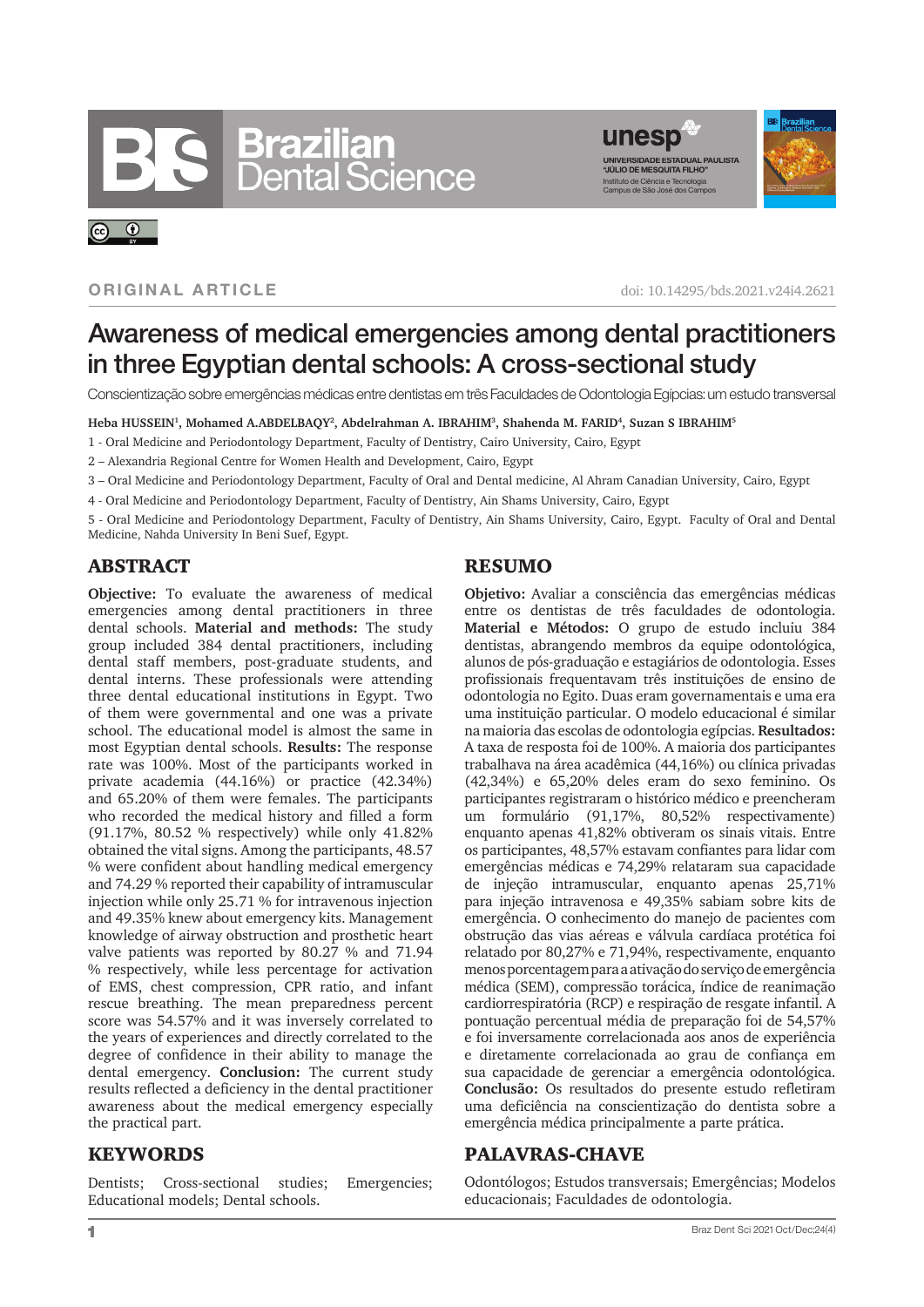#### INTRODUCTION

An emergency is a medical condition that  $\blacktriangle$  requires prompt attention and successful management. Since the number of elderly and medically compromised patients is increasing, the frequency of medical emergencies in the dental practice is also increasing [1]. It is the utmost responsibility of dental practitioners to sustain life until medical help arrives in order to reduce chances of mortality and morbidity [2,3].

The increasing number of medical emergencies can be attributed to the increase in the average age of the patients undergoing dental treatment which is associated with the rising number of medications administered to them, and their possible side effects [4]. In addition to the invasive procedures in the dental office which might result in medical emergencies [5].The most common medical emergencies in dental practice are syncope, adverse reactions to local anesthesia (LA), grand mal seizures, angina pectoris, and hypoglycemia [6,7]. The extent of treatment by dentists requires both the prevention and management of medical emergencies. Hypertension and coronary heart disease affect 25% and 8.5% of the Egyptian population respectively increasing the probability of sudden cardiac arrest during dental therapy [8].

Dental practitioners face the risk of coming in contact with medical emergency events. These emergencies are unpredictable, should be managed instantly, and cannot be referred as they expose the life and the health of patients to danger and lead to emotional stress to the dental practitioners facing these serious episodes which require continuous awareness and preparedness of the dental team about their nature and proper maneuver of their management [3,9-11]. Dental practitioners have the duty of identifying medical emergencies once they arise, along with being competent in managing them optimally [12,13].

Dental practitioners worldwide still have inadequate ability to cope with many types of medical emergencies [14,15]. Ghanem E. et al. in 2018 concluded that there was a poor level of knowledge about Basic Life Support (BLS) skills among Egyptian medical students [16]. In recent decades, there is a dramatic shift in the method of teaching medical emergency management to undergraduate students in many developed countries in an attempt to improve their management outcomes [17]. Establishing a proper well-known action plan prior to dealing with a medical emergency in the dental office along with training all dental staff about it to know their roles in an urgency, are crucial in emergency management [18,19].

Diminishing the incidence of medical emergencies in the dental office can be attempted by obtaining a full medical history including medication use. This medical history must be performed using both a written questionnaire and oral discussion. Furthermore, measuring vital signs and performing visual inspection of the patient may disclose a hidden condition the patient may not know and may expose him to a crucial event during dental treatment [18].

The important aspects of medical emergencies in dental practice are to prevent or to correct the inadequate oxygenation of brain and heart tissues [12]. For ensuring the delivery of oxygenated blood to critical organs, the dentist must be competent in basic cardiopulmonary resuscitation (CPR) [5]. After the ABCs (airway, breathing, circulation), emergency drugs should be the next consideration in medical emergency management [20]. Thus, the aim of this study was to evaluate the awareness of medical emergencies among dental practitioners in three dental schools and to assess participants' preparedness for medical emergencies in dental practice. Our research hypothesis was that there was a need for more and different types of training to both the undergraduate and postgraduate dental students.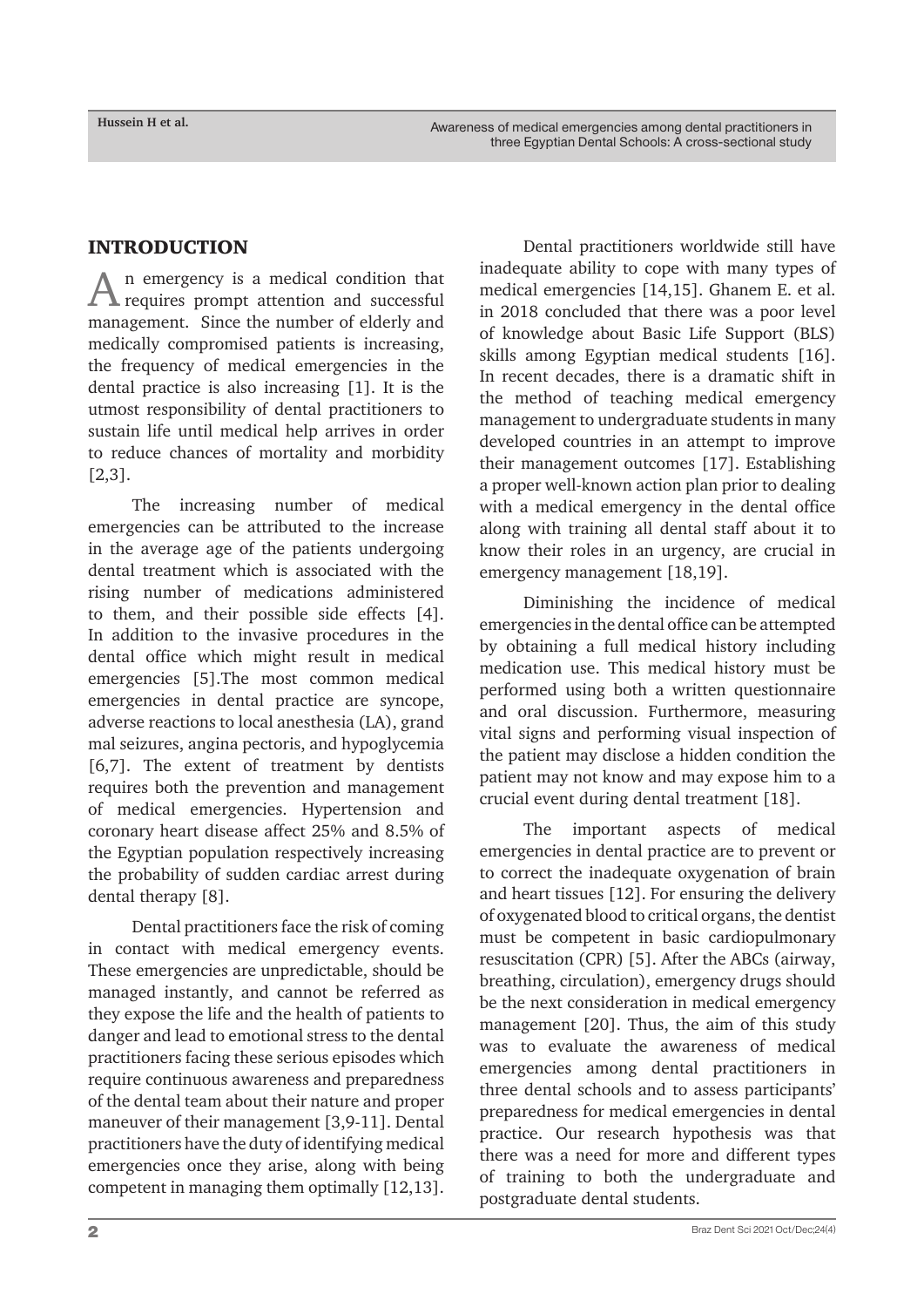#### MATERIAL AND METHODS

#### **Ethical considerations**

The research has been revised and approved by the Research Ethics Committee, Faculty of Dentistry, Cairo University on 30 October 2018 (#18-10-52.) All the participants were informed about the nature of the study and agreed to participate through a verbal consent after confirming the confidentiality of the obtained data.

#### **Study design and setting**

This is a cross-sectional questionnairebased study on convenience sampling of dental practitioners in Cairo, Egypt. Questionnaire distribution was performed between the period of November 2018 and May 2019. The study followed the Strengthening and Reporting of Observational Studies in Epidemiology (STROBE) statement guidelines during the preparation of this study.

#### **Participants**

The study group included 384 dental practitioners, including dental staff members, post-graduate students, and dental interns. These professionals were attending three dental educational institutions in Egypt. Two of them were governmental and one was a private school. The educational model is almost the same in most Egyptian dental schools.

#### **Data acquisition**

A standard questionnaire in the English language was adapted from a previous study [21]. The questionnaire included four parts. Part A was about the demographics of participants. Part B was about case history and vital signs registry (seven questions). Part C included questions regarding the availability of emergency drug kits (seven questions). Part D included questions about BLS training and important practice in common medical emergencies in the dental office (eleven questions). This

gave a total of twenty five medical emergencyrelated questions. The questionnaire included the following topics: Emergency training and management, most common medical emergencies in the dental office, CPR, systemically compromised conditions and their management, and availability of emergency drugs. The questionnaire consisted mainly of objective questions, requiring a simple yes or no reply.

The face validity of the questionnaire was assessed by a pilot study of twenty participants to ensure language interpretation. All questions were comprehended by the participants with no confusion. The questionnaire was developed based on a previous study which already had content validity and its reliability determined using Cronbach's alpha coefficient test with a value of 0.82 [21].

#### **Data analysis**

With a precision of 5%, a 95% confidence interval, a design effect of 1 and unknown prevalence of level of awareness level of dental emergencies (50% is used to ensure the highest number), the minimum estimated sample size was 384 participants. Data analysis has been done by Statistical Package for Social Sciences (SPSS) (version 20 for windows). Results were analyzed using an answer key, numerical variables. Descriptive statistics were calculated and variables are reported as means (M) and standard deviations (SD), frequencies, and percentages. Pearson correlation was obtained to measure the relationship between different variables. The value  $p < 0.05$  was considered statistically significant.

## RESULTS

The response rate of the questionnaire was 100%. The study was conducted on 384 participants and two-third of them were females (65.20%). There were three places of data collection at three different dental schools: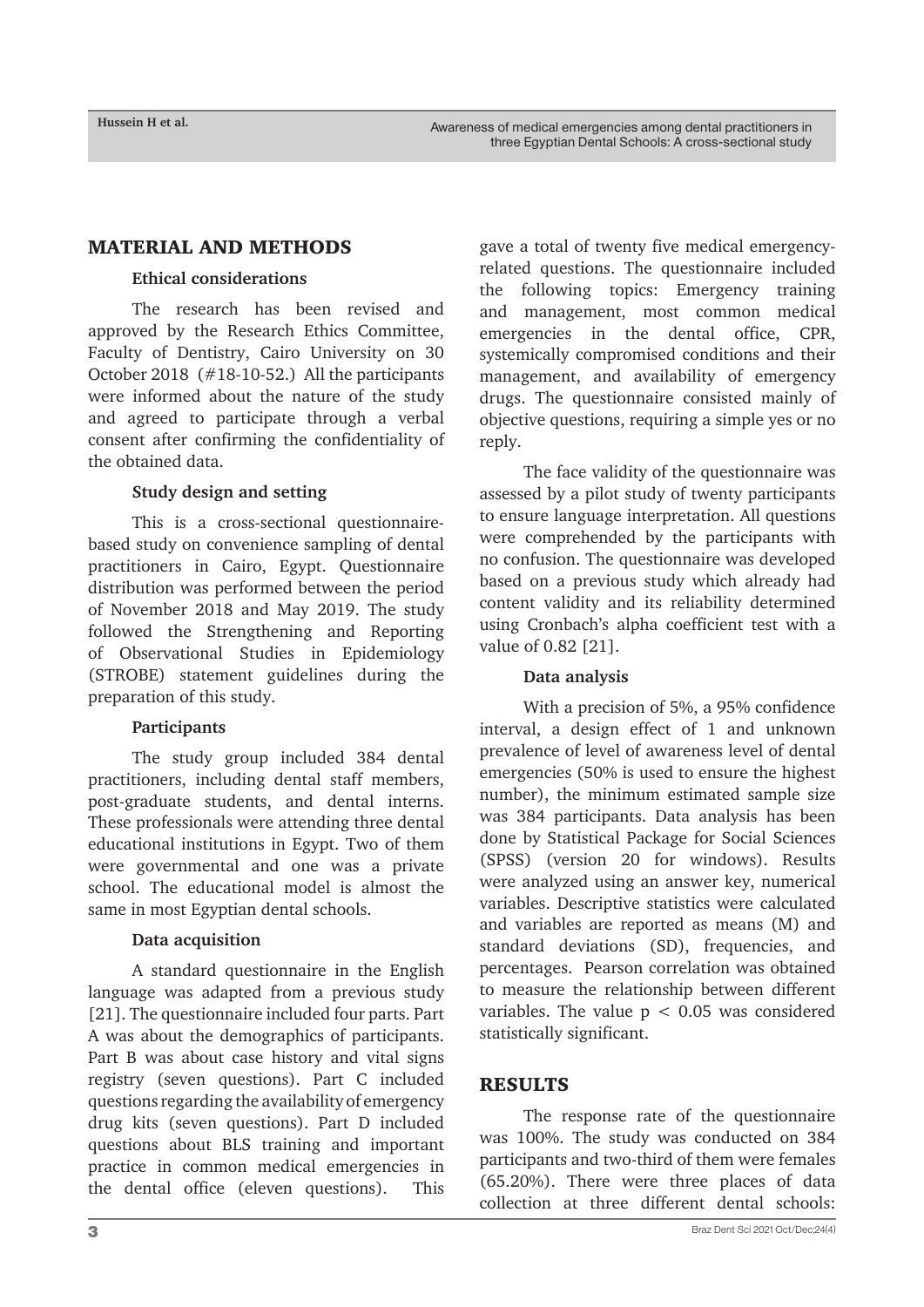Faculty of Dentistry at Ain Shams University and Faculty of Oral and Dental Medicine at Ahram Candian University had an equal number of participants (137) which is slightly higher than the Faculty of Dentistry at Cairo University (111). The participants were grouped into four groups according to the workplaces with the highest percentage was showed in private work either private academia (44.16%) or private practice (42.34%). Many participants reported that they have more than one workplace. The majority of the participants (71.69%) reported that they learned about medical emergency during undergraduate studies as shown in table I.

Regarding the medical history taking, the participants inquired about medical history were 91.17% and 80.52 % filled a form while only 41.82% of the participants obtained the vital signs. 48.57 % of the participants were confident that they can handle a medical emergency while 74.29 % reported their capability of intramuscular injection while only 25.71 % reported their capability of intravenous injection. 49.35 % reported their knowledge about emergency kits while 70.39 % reported the availability of glucose (Table II).

A total of 84.7% of the participants reported that they can manage syncope during dental treatment by placing the patient in a Trendelenburg position and giving ammonia inhalant. Regarding the management of airway obstruction by aspiration of a foreign body and prosthetic heart valve patients before tooth extraction, the answers level were 80.27 % and 71.94 % respectively. The percentage of participants who know about the activation of EMS was 26.75 % (Table III).

Almost half of the participants (51.68 %) answered the question of the chest compression location correctly. Also, 42.6% answered the adult CPR ratio correctly. While only 24.94% knew how to give rescue breathing in infants.

The relation between both years of experience and the degree of confident on how to handle emergency condition at dental office and high score of preparedness and awareness level was statistically significant.  $(r = -0.109, p)$  $= 0.035$ ;  $r = 0.124$ ,  $p = 0.016$ ) prospectively (Table IV).

**Table I -** Baseline information

| <b>Question</b>                                     | <b>Answer</b>               | No. | $\%$  |
|-----------------------------------------------------|-----------------------------|-----|-------|
| Gender                                              | Female                      | 251 | 65.20 |
|                                                     | Male                        | 134 | 34.80 |
| Place of data collection                            | <b>Ain Shams University</b> | 137 | 35.59 |
|                                                     | Ahram Canadian University   | 137 | 35.59 |
|                                                     | <b>Cairo University</b>     | 111 | 28.83 |
| Type of workplace *                                 | Academia (private)          | 170 | 44.16 |
|                                                     | Academia (governmental)     | 106 | 27.53 |
|                                                     | Practice (private)          | 163 | 42.34 |
|                                                     | Practice (governmental)     | 93  | 24.16 |
| No. of years of expe-<br>rience                     | 1-less than 5 years         | 220 | 57.14 |
|                                                     | 5 less than 20              | 141 | 36.62 |
|                                                     | More than 20 years          | 24  | 6.24  |
| When did you learn<br>about medical emer-<br>gency? | Undergraduate study         | 276 | 71.69 |
|                                                     | Post-graduate study         | 70  | 18.18 |
|                                                     | Self-study                  | 86  | 22.34 |
|                                                     | Continuous education course | 43  | 11.17 |
|                                                     |                             |     |       |

\* Applicant might have more than one answer (multiple response).

**Table II -** Case history registration

|                                                                                 | <b>Yes</b> |       | <b>Yes</b> |       |
|---------------------------------------------------------------------------------|------------|-------|------------|-------|
| <b>Question</b>                                                                 |            | %     | No.        | %     |
| Do you enquire about medical history including<br>medication and allergy?       | 351        | 91.17 | 34         | 8.83  |
| Do you obtain filled health history Performa from the<br>patients?              | 310        | 80.52 | 75         | 19.48 |
| Do you obtain the vital signs?                                                  | 161        | 41.82 | 224        | 58.18 |
| Have you attended any workshop on emergency<br>training or management programs? | 251        | 65.19 | 134        | 34.81 |
| Do you think you can handle any emergency condi-<br>tion at your dental office? | 187        | 48.57 | 198        | 51.43 |
| Can you give an intramuscular injection?                                        | 286        | 74.29 | 99         | 25.71 |
| Can you give an Intravenous injection?                                          | 99         | 25.71 | 286        | 74.29 |
| Availability of emergency drugs                                                 |            |       |            |       |
| Adrenaline                                                                      | 172        | 44.68 | 213        | 55.32 |
| Oral glucose                                                                    | 271        | 70.39 | 114        | 29.61 |
| Ammonia inhalant:                                                               | 117        | 30.39 | 268        | 69.61 |
| Hydrocortisone:                                                                 | 151        | 39.22 | 234        | 60.78 |
| Epinephrine:                                                                    | 152        | 39.48 | 233        | 60.52 |
| Atropine:                                                                       | 95         | 24.68 | 290        | 75.32 |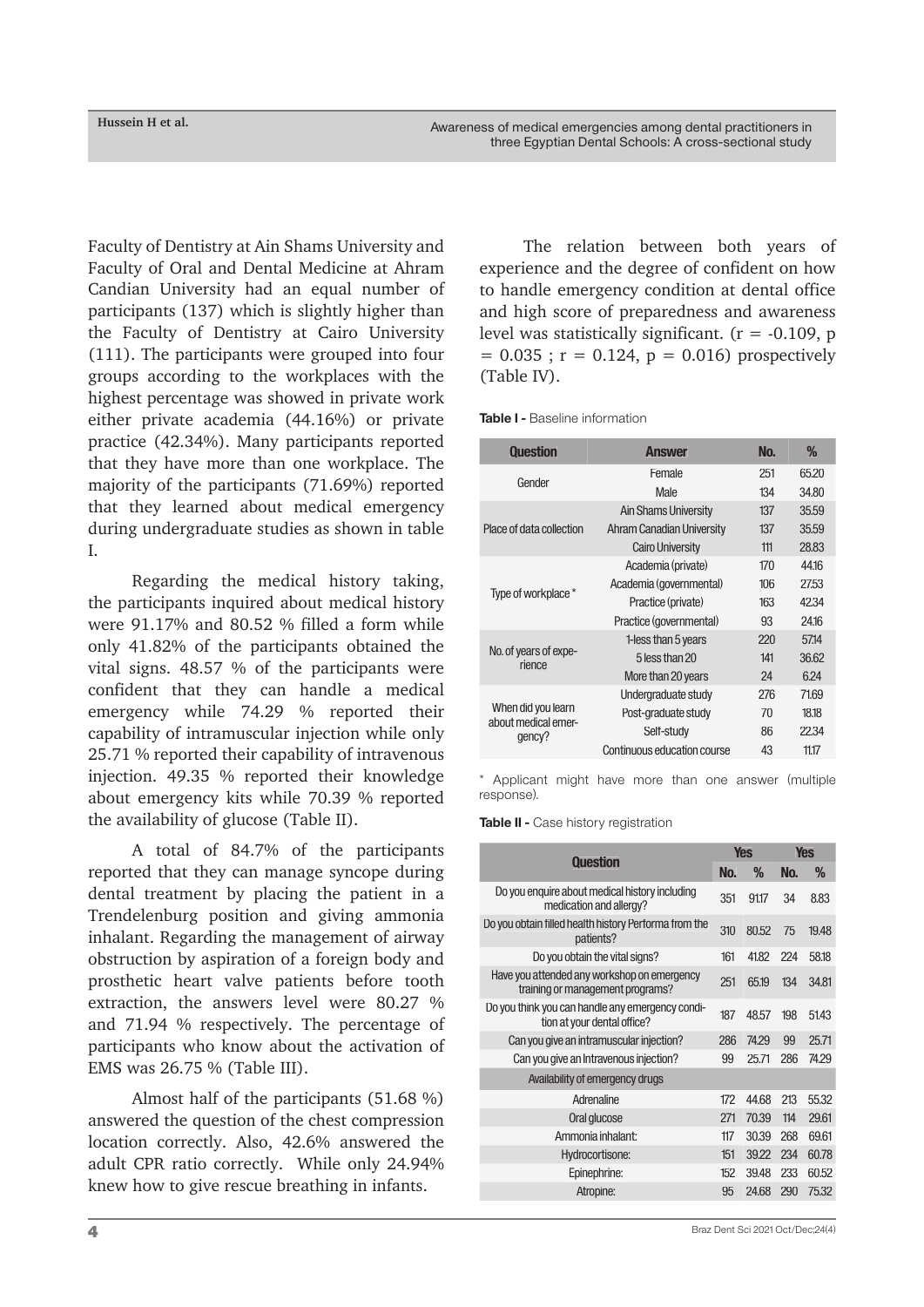#### Awareness of medical emergencies among dental practitioners in three Egyptian Dental Schools: A cross-sectional study

**Table III -** Immediate response to a medical emergency

| <b>Question</b>                                                                                                         | <b>Answer</b>                                                                  | No.            | %     |
|-------------------------------------------------------------------------------------------------------------------------|--------------------------------------------------------------------------------|----------------|-------|
| A patient suffered from syncope when you commenced a<br>dental procedure. What would be your immediate action?          | Continue dental procedure                                                      | 4              | 1.04  |
|                                                                                                                         | Place patient in Trendelenburg position and give ammonia inhalant <sup>†</sup> | 326            | 84.68 |
|                                                                                                                         | Make patient to sit in upright position                                        | 45             | 11.68 |
|                                                                                                                         | Make patient to stand                                                          | $\mathbf{1}$   | 0.26  |
|                                                                                                                         | Don't know                                                                     | 9              | 2.34  |
|                                                                                                                         | Attempt Heimlich/Triple maneuver                                               | 29             | 7.53  |
| A patient is cited with airway obstruction during dental                                                                | Examine mouth and local area                                                   | 20             | 5.19  |
| treatment due to aspiration of foreign body what would<br>you do                                                        | Ask patient to cough                                                           | 20             | 5.19  |
|                                                                                                                         | All of the above $†$                                                           | 309            | 80.27 |
|                                                                                                                         | Don't know                                                                     | $\overline{7}$ | 1.82  |
|                                                                                                                         | <b>Start CPR</b>                                                               | 168            | 43.64 |
| If you confirm somebody is not responding to you even after<br>shaking and shouting at him. What will be your immediate | Activate EMS <sup>+</sup>                                                      | 103            | 26.75 |
|                                                                                                                         | Put him in recovery position                                                   | 68             | 17.66 |
| action?                                                                                                                 | Observe                                                                        | 31             | 8.05  |
|                                                                                                                         | Don't know                                                                     | 15             | 3.90  |
|                                                                                                                         | Advise antibiotic prophylaxis                                                  | 44             | 11.43 |
|                                                                                                                         | Ask the patient to stop blood thinners                                         | 5              | 1.30  |
| How do you plan for extraction of a tooth in patients with<br>prosthetic heart valve                                    | Advise the patient to take consent from the general physician                  | 47             | 12.21 |
|                                                                                                                         | All of the above <sup>+</sup>                                                  | 277            | 71.94 |
|                                                                                                                         | Don't know                                                                     | 12             | 3.12  |
|                                                                                                                         | Dental radiographs                                                             | 19             | 4.94  |
| Which of the following dental procedures can be perfor-                                                                 | Placement of orthodontic brackets                                              | $\uparrow$     | 2.86  |
| med in patients with prosthetic heart valve without giving                                                              | Placement of removable prosthesis and orthodontic appliances                   | $\overline{7}$ | 1.81  |
| antibiotic prophylaxis?                                                                                                 | All of the above $†$                                                           | 340            | 88.31 |
|                                                                                                                         | Don't know                                                                     | 8              | 2.08  |
|                                                                                                                         | Best life support                                                              | 13             | 3.38  |
|                                                                                                                         | Basic life support <sup>+</sup>                                                | 349            | 90.65 |
| What is the abbreviation of BLS?                                                                                        | <b>Basic lung support</b>                                                      | 6              | 1.56  |
|                                                                                                                         | <b>Basic life services</b>                                                     | $\overline{7}$ | 1.81  |
|                                                                                                                         | Don't know                                                                     | $10$           | 2.60  |
| What is the location of chest compression?                                                                              | Left side of the chest                                                         | 65             | 16.88 |
|                                                                                                                         | Right side of the chest                                                        | 11             | 2.86  |
|                                                                                                                         | Mid chest <sup>+</sup>                                                         | 199            | 51.68 |
|                                                                                                                         | Xiphisternum                                                                   | 96             | 24.94 |
|                                                                                                                         | Don't know                                                                     | 14             | 3.64  |
|                                                                                                                         | 15:02                                                                          | 64             | 16.62 |
|                                                                                                                         | 05:01                                                                          | 46             | 11.95 |
| Ratio of CPR, single rescuer in adult?                                                                                  | $30:02$ <sup>+</sup>                                                           | 164            | 42.60 |
|                                                                                                                         | 15:01                                                                          | 66             | 17.14 |
|                                                                                                                         | Don't know                                                                     | 45             | 11.69 |
|                                                                                                                         | Mouth-mask ventilation and chest compression                                   | 78.00          | 20.26 |
| If you do not want to give mouth to mouth CPR, the                                                                      | Chest compression only                                                         | 49.00          | 12.72 |
| following can be done except                                                                                            | Bag mask ventilation with chest compression                                    | 95.00          | 24.68 |
|                                                                                                                         | No CPR <sup>+</sup>                                                            | 163.00         | 42.34 |
| How do you give rescue breathing in infants?                                                                            | Mouth to mouth with nose pinched                                               | 148            | 38.44 |
|                                                                                                                         | Mouth to mouth and nose <sup>+</sup>                                           | 96             | 24.94 |
|                                                                                                                         | Mouth to nose only                                                             | 20             | 5.19  |
|                                                                                                                         | Mouth to mouth without nose pinched                                            | 80             | 20.78 |
|                                                                                                                         | Don't know                                                                     | 41             | 10.65 |

† Correct answer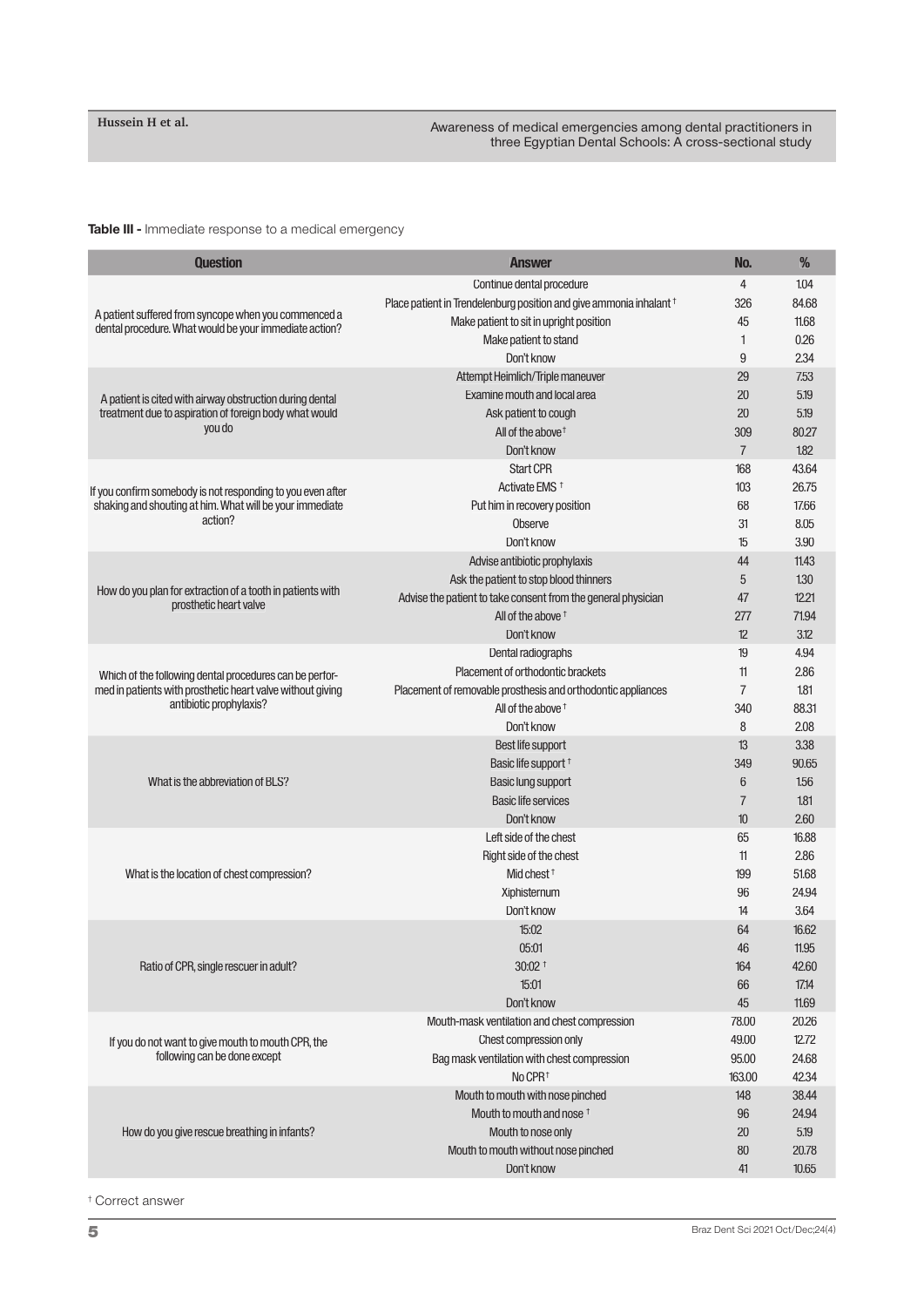**Table IV -** Correlation between preparedness score and selected factors

|                                                                                 | <b>Pearson Correlation</b><br>Score%     |                   |
|---------------------------------------------------------------------------------|------------------------------------------|-------------------|
|                                                                                 | <b>Correlation</b><br><b>Coefficient</b> | p-value<br>(Siq.) |
| Gender                                                                          | $-0.072$                                 | 0.157             |
| Years of experience                                                             | $-0.109*$                                | 0.035             |
| (Type of work) Where do you work?                                               | $-0.019$                                 | 0.711             |
| Undergraduate                                                                   | 0.059                                    | 0.249             |
| Post graduate                                                                   | $-0.025$                                 | 0.618             |
| Self-study                                                                      | 0.004                                    | 0.941             |
| Have you attended any workshop on emergency<br>training or management programs? | 0.056                                    | 0.273             |
| Place of data collection                                                        | $-0.019$                                 | 0.711             |
| Do you think you can handle any emergency condi-<br>tion at your dental office? | $0.124*$                                 | 0.016             |

## DISCUSSION

As health professionals, dentists must be aware that they are dealing with human life, and must consequently assume the risks and responsibilities inherent to their occupation [22]. Medical emergencies in the dental office are not a rare incident and dentists worldwide have to deal with them, from those that are benign to life-threatening conditions such as cardiac arrest [23]. Based on the results presented, the null hypothesis of the present study can be rejected. It can be stated that there is a need for more training for both undergraduate and postgraduate dental students in the selected dental schools.

Many publications on medical emergencies in dental offices have been published. For example, in Germany, Muller et al. stated that 57% of dentists encounter at least three emergencies per year, and 36% face more than ten and in France Collange et al., in 2010 concluded that one of each 20 general dental practitioners will have to cope with cardiopulmonary resuscitation at least once during his/her career [13, 24].

Training in emergency management for dental graduates is essential, the dental curricula in many countries include training models for medical emergency management. Yet, the lack of continuous training and inability to cope with medical emergencies can lead to tragic consequences and sometimes legal action [25]. Therefore, the current study aimed to evaluate the degree of awareness of medical emergencies among dental practitioners and their preparedness for management. According to our knowledge, our study is the first to assess the knowledge about medical emergency among dental practitioners in Egypt. Being a multicenter study, its results can be generalized to a wide population of Egyptian dental practitioners.

In the current study, an adapted questionnaire by Varma et al. 2015 was used in which reliability and validity measurements have been already done [21]. The questionnaire included both skills and knowledge sections. A pilot study was conducted by distributing the questionnaire over 20 participants and the questions were completely understandable.

The study group included 384 dental practitioners attending three dental educational schools in Egypt, two of them are the biggest governmental dental schools in Egypt with large numbers of dental staff and graduate students. Both schools get graduate students from all the governorates of Egypt with different types of workplace. One private school was included to increase the generalizability of the tested sample.

In the current study, 71.6% of the participants had knowledge about medical emergencies during their undergraduate education compared to 74.09% in the Verma et al study [21]. Both of which is relatively higher when compared to the study done by Gupta et al. [11].

In our study, 91.17% of the participants inquired about the medical history and 80.52 % filled a form which is very similar to Verma et al. who found that 94.02% of the participants inquired about the medical history but 67.11% documented that. However, all the above findings were high when compared to a similar study conducted by Kumarswami et al. which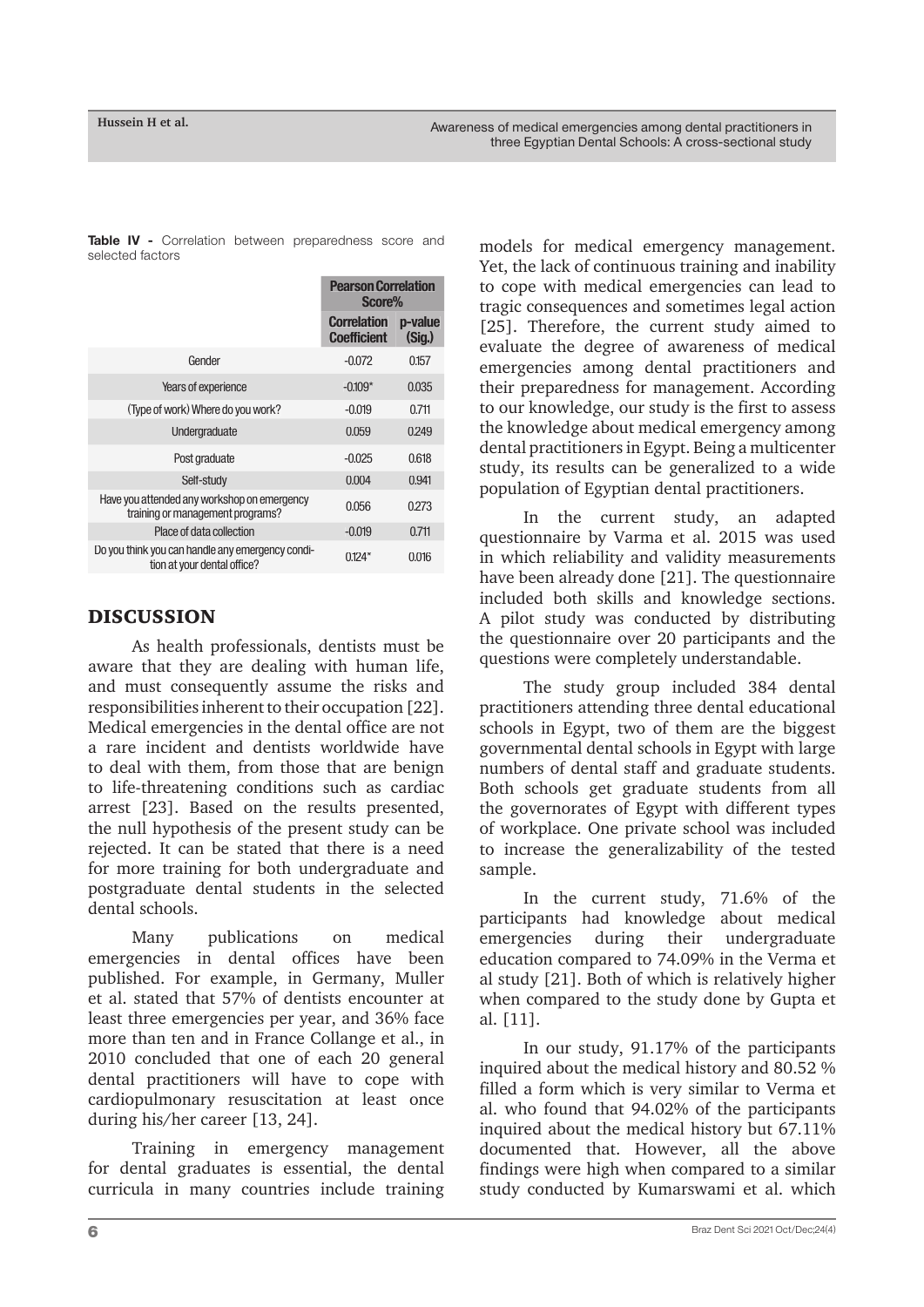was mainly due to the increase in the awareness regarding medical emergencies among dentists [26].

On the other hand, it was found that only 41.82% obtained the vital signs. This was low compared to the study conducted by Verma et al. where they found 83.06% recorded vital signs [21]. However, those results were higher than those reported by a Saudi study where they found that only 12% of the participants take vital signs every visit [27]. Such finding raised the awareness toward the alarming inadequacy of clinic and staff preparation toward medical emergency.

In the current study, 48.57 % of the participants were confident that they can handle a medical emergency. This percent approaches the percent in the study done by Verma et al. which was 49.5% [21] while Goel and Kroria (2016) had observed that 43.8% of the participants were confident in dealing with medical emergency themselves whereas the remainders were dependent on others to sustain life in such situations [28].

The present study demonstrated that the attitude of the participants to the capability of intramuscular injections is relatively high (74.29 %) and nearly the same as that obtained by Verma et al. (73.1 %) [21]. In the contrary, the capability of intravenous injection was just 25.7 % compared to that obtained by Verma et al that was 71.8 % [21]. This reveals the lack of training of the Egyptian dental practitioners to perform intravenous injections before their graduation or during practice.

Only 49.35% reported the availability of emergency kits. In contrast to Verma et al. where 87.2% of the practitioners had emergency kits at the dental office to handle medical emergencies [21]. However, the current finding was a much higher percentage compared to the findings (8.9%) in a study done by Gbotolorun et al. [29].

 Reporting the availability of oral glucose was high (70.39%) while reporting of inhalant ammonia, hydrocortisone, epinephrine, and

atropine was low (30.39%, 39.22%, 39.48%, 24.68% respectively) compared to the much higher findings in other studies by Verma et al. [21], Kumaraswam [26], and Gupta et al. [11]. This is mostly due to the accessibility of the more available prepared oral glucose solution used in the dental settings.

Concerning immediate response to a medical emergency, 84.68 % of the participants reported that they can manage syncope during dental treatment by placing the patient in Trendelenburg position and giving ammonia inhalant. This is very very similar to results obtained by the study conducted by Verma et al. which was 81.4 %. In contrary to both the management of airway obstruction by aspiration of a foreign body (80.27 %) and the management of prosthetic heart valve patients before tooth extraction (71.94 %) in which the participants gave a higher percentage than that obtained by Verma et al. which were 61.8 % and 64.4 % respectively [21]. This may be due to these conditions are the most commonly discussed and encountered in dental practice by most of the participants. However, the knowledge about the activation of EMS was low (26.75%). This could be explained as EMS is used in the United States as an emergency medical service or 911 but not in Egypt.

The CPR-related knowledge was low especially that related to infancy-CPR. Only 51.69% of the participants had knowledge of the chest compression location, 42.6% for the adult CPR ratio and 24.94% about rescue breathing in infants. That indicates the utmost importance of the reinforcement of a periodic CPR training with special attention to CPR done on infancy. Our results support those results of Breuer et al. [30] and those of Elanchezhiyan et al. 2013 [2] They concluded that Advanced Cardiovascular Life Support (ACLS) training is necessary on a regular basis and it should be a standardized part of the medical emergency curriculum for the dental students and ACLS in life-threatening situations is considered a basic skill for dental professionals [2, 30].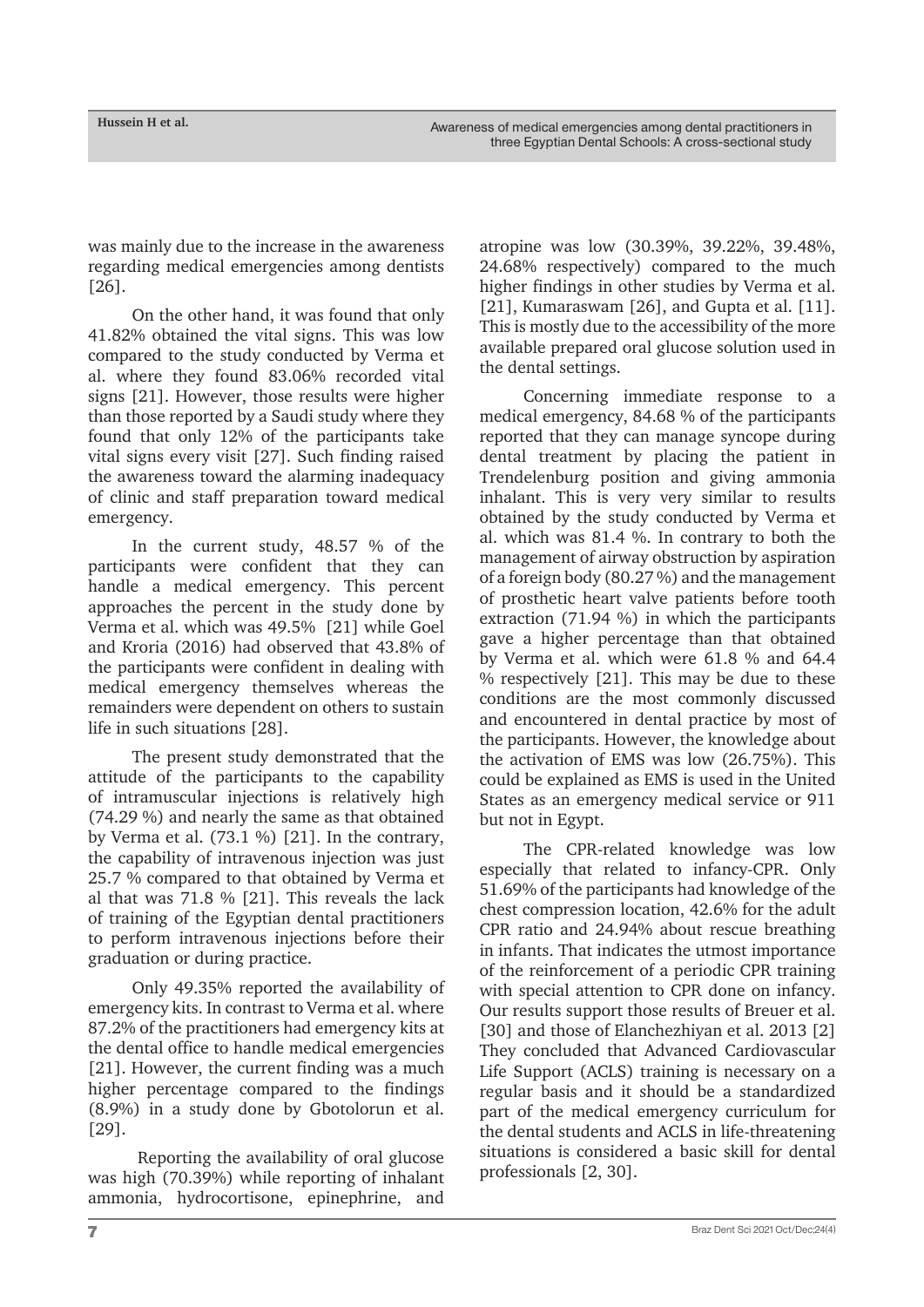**Hussein H et al.**

A guided preparedness score was developed based on the participants' answers. We reported the mean medical emergency score percent of 54.57% in accordance with Goel and Kroria (2016) who had 5.28 score in their study denoting almost half of the dentists participating in this study had insufficient knowledge on handling clinical situations [29].

The correlation analysis showed that the awareness of the medical emergency is inversely proportional with the years of experience denoting lack of mandatory continuing education programs. However, the score was significantly correlated to the degree of confidence in their ability to manage the dental emergency in the dental office.

Although some of the post graduate students from the private practice or governmental hospitals were included in our study, future studies should be conducted with the focus on the general practitioners in private practice or governmental hospitals. This way, the generalization of the results should be done with caution because the research was conducted at educational schools.

## **CONCLUSION**

The current study results reflected a deficiency in the dental practitioner's awareness about the medical emergency especially the practical part and knowledge about emergency kit or equipment availability.

#### **Recommendations**

• Introduction of medical emergencies problem-based case scenarios and patient's simulation into the undergraduate dental program courses.

• Continuous dental education and training of medical emergencies is a shared responsibility between the ministry of health and the dental educational schools.

• More stringent rules and regulations for emergency preparedness must be reinforced by the involved authorities.

• Medical emergency training courses should be an essential requirement for dental periodic practice license renewal.

#### **DATA AVAILABILITY**

The data that support the findings of this study are available from the corresponding author upon reasonable request.

#### **Acknowledgments**

The authors are grateful to: Alaa Khalifa, Esraa Mohammed, and Esraa Esmail for participating in questionnaire distribution and support during the development of this manuscript.

#### **Funding**

This study was not funded by any governmental or non-governmental sources.

#### **Conflict of interest**

The authors have no proprietary, financial, or other personal interest of any nature or kind in any product, service, and/or company that is presented in this article.

#### **Regulatory Statement**

This study was conducted in accordance with all the provisions of the local human subject's oversight committee guidelines and policies of: Research Ethics Committee, Faculty of Dentistry, Cairo University. The approval code for this study is: 18-10-52.

## **REFERENCES**

- 1. Carvalho RM, Costa LR, Marcelo VC. Brazilian dental students' perceptions about medical emergencies: a qualitative exploratory study. J Dent Educ. 2008 Nov;72(11):1343-49. doi: 10.1002/j.0022-0337.2008.72.11.tb04617.x.
- 2. Elanchezhiyan S, Elavarasu S, Vennila K, Renukadevi R, Mahabob MN, Sentilkumar B, et al.. Awareness of dental office medical emergencies among dental interns in southern India: an analytical study. J Dent Educ. 2013 Mar;77(3):364-9. doi: 10.1002/j.0022-337.2013.77.3.tb05480.x.
- 3. Gonzaga HF, Buso L, Jorge MA, Gonzaga LH, Chaves MD, Almeida OP. Evaluation of knowledge and experience of dentists of São Paulo State, Brazil about cardiopulmonary resuscitation. Braz Dent J. 2003;14(3):220-2. doi: 10.1590/s0103-64402003000300015.
- 4. Atherton GJ, McCaul JA, Williams SA. Medical emergencies: medical emergencies in general dental practice in Great Britain Part 2: drugs and equipment possessed by GDPs and used in the management of emergencies. Br Dent J 1999 Feb;186(122):125-30. doi: 10.1038/ sj.bdj.4800039a1.